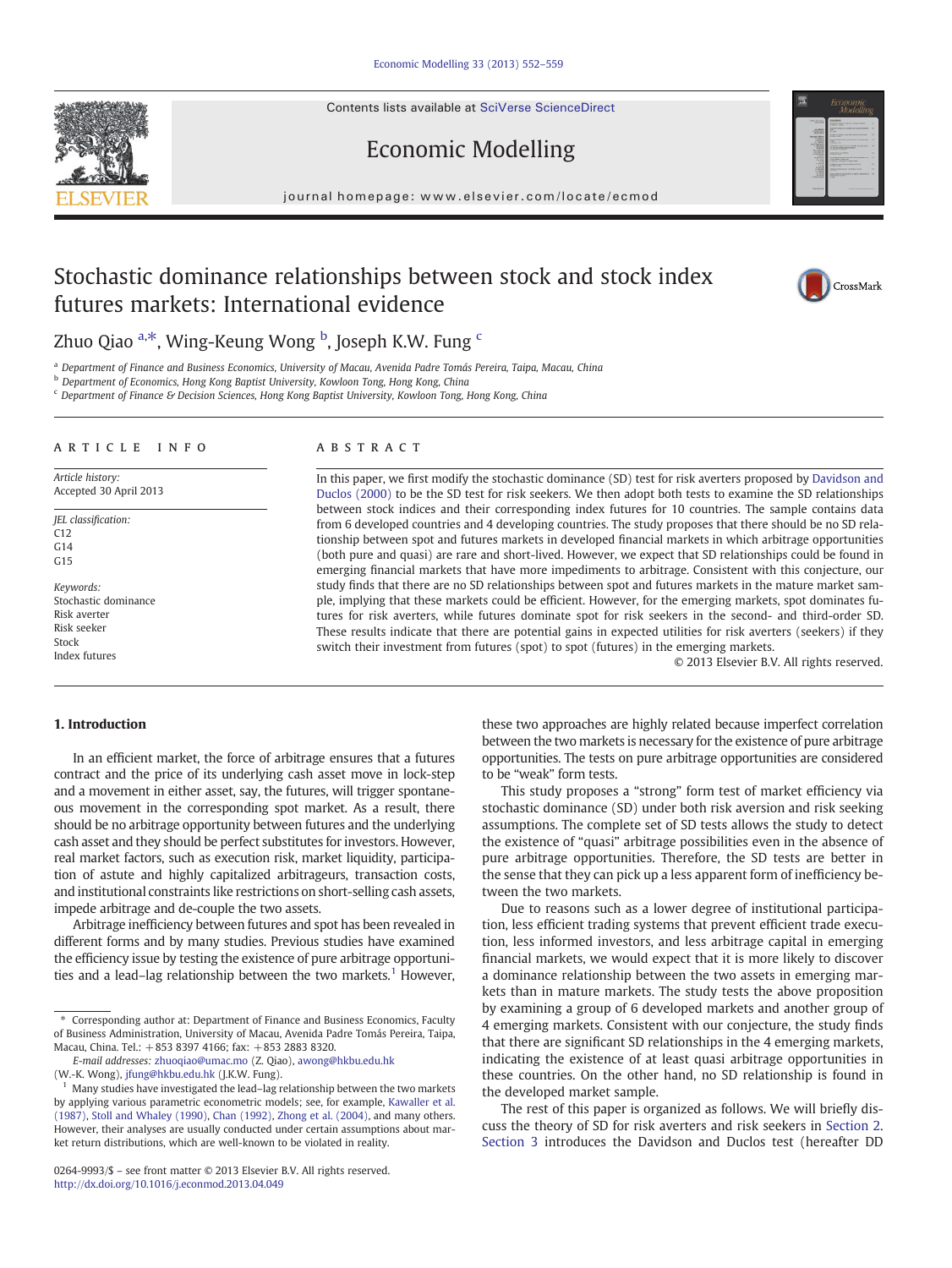<span id="page-1-0"></span>test, 2000) for SD and discusses test implementation issues. [Section 4](#page--1-0) describes the data set and presents descriptive statistics. The SD empirical results are presented and analyzed in [Section 5](#page--1-0). [Section 6](#page--1-0) contains some concluding remarks.

#### 2. SD theory

SD theory, initially developed by [Hadar and Russell \(1969\),](#page--1-0) [Hanoch and Levy \(1969\)](#page--1-0), and many others is one of the most useful tools for ranking investment prospects in investment decision-making under uncertainty. Let F and G be the cumulative distribution functions (CDFs), and f and g be the corresponding probability density functions (PDFs) of two investments, X and Y, respectively, with common support  $[a,b]$  where  $a < b$ . Define

$$
H_0^A = H_0^D = h, \ H_j^A(x) = \int_a^x H_{j-1}^A(t) dt \ \text{ and } \ H_j^D(x) = \int_x^b H_{j-1}^D(t) dt \tag{1}
$$

for  $h = f$ , and g;  $H = F$ , and G; and  $j = 1, 2$ , and 3. We call the integral  $H_{\!j}^A$  the  $j^{th}$  order ascending cumulative distribution function (ACDF) and the integral  $H_j^D$  the  $j^{th}$  order descending cumulative distribution function (DCDF) for  $H = F$  and G and for  $i = 1, 2$ and 3.

We first state definition the first-, second- and third-order ascending SD  $(ASD)^2$  for risk averters, denoted as FASD, SASD, and TASD, respectively in the following (see, for example, [Fishburn, 1964; Quirk](#page--1-0) [and Saposnik, 1962](#page--1-0)):

**Definition 1.** X dominates Y by FASD (SASD, TASD), denoted by  $X \succ$  $_1Y$  (X ≻  $_2Y$ , X ≻  $_3Y$ ) if and only if  $F_1^A(x)$  ≤  $G_1^A(x)$ ( $F_2^A(x)$  ≤  $G_2^A(x)$ ,  $F_3^A(x)$  ≤  $G_3^{A}(x)$ ), for all possible returns x, and the strict inequality holds for at least one value of x.

[Wong and Li \(1999\),](#page--1-0) [Li and Wong \(1999\)](#page--1-0), and others show that SD rules apply to risk seekers, with the preferences reversed to those of risk averters under certain conditions.<sup>3</sup> Whereas SD for risk averters works with the ACDF, which counts from the worst return to the best return, SD for risk seekers works with the DCDF, which counts from the best return descending to the worst return [\(Post and Levy,](#page--1-0) [2005; Stoyan, 1983; Wong, 2007](#page--1-0)). Hence, SD for risk seekers could be called descending SD (DSD). We have the following definition for DSD (see, for example, [Meyer, 1977; Stoyan, 1983\)](#page--1-0).

**Definition 2.** X dominates Y by FDSD (SDSD, TDSD) denoted by  $X > 1$   $Y(X > 2Y, X > 3Y)$  if and only if  $F_1^D(x) \ge G_1^D(x)$   $(F_2^D(x) \ge G_2^D(x),$  $F_3^D(x) \ge G_3^D(x)$ , for all possible returns x, the strict inequality holds for at least one value of x; where FDSD (SDSD, TDSD) stands for first-order (second-order, third-order) descending SD.

We note that in Definitions 1 and 2, the condition " $\mu_{x} \ge \mu_{y}$ " needs to be included for the third-order ASD and DSD ([R.H. Chan et al.,](#page--1-0) [2012\)](#page--1-0). We define utility functions for risk averters,  $U_j^A$ , and risk seekers,  $U_j^D$ , as shown in the following:

**Defination 3.** For  $j = 1, 2$ , and 3,  $u \in U_j^A$  or  $U_j^D$  is a utility function such that

$$
U_j^A = \left\{ u : (-1)^i u^i \le 0, i = 1, ...\, j \right\} \text{ and } U_j^D = \left\{ u : (-1)^i u^i \ge 0, i = 1, ...\, j \right\}.
$$

Investors with utility u in  $U_1^A$  or  $U_1^D$  are nonsatiated (prefer more to less); those with utility u in  $U_2^A$  are nonsatiated and risk-averse; and those with utility u in  $U_3^A$  are nonsatiated and risk-averse and have decreasing absolute risk aversion (DARA). On the other hand, investors with utility u in  $U_2^D$  are nonsatiated and risk-seeking, while those with utility u in  $U_3^D$  are non-satiated and risk-seeking and have increasing absolute risk-seeking. Thus, we call investors with utility u in  $U_j^A$  the jth order of risk averters and investors with utility u in  $U_j^D$  the jth order of risk seekers. SD analysis is important because investigating the SD relationship across different financial assets is equivalent to examining the choice of assets by utility maximization under SD theory. To be precise, if  $X \succ_i Y$ , then  $E[u(X)] - E[u(Y)] > 0$  for any risk averter with utility u in  $U_j^A$  and if  $X \succ jY$ , then  $E[u(X)] - E[u(Y)] > 0$ for any risk seeker with utility u in  $U_j^D$  for any  $j = 1, 2$ , and 3. See [Li](#page--1-0) [and Wong \(1999\)](#page--1-0) for more information. The SD theory could be extended to a range of non-expected utility. See [Wong and Ma \(2008\)](#page--1-0) and the references therein for more information.

We also note that a hierarchical relationship exists [\(C.Y. Chan et](#page--1-0) [al., 2012; Levy, 1992\)](#page--1-0) in ASD (DSD): FASD (FDSD) implies SASD (SDSD), which in turn implies TASD (TDSD). However, the converse is not true: the existence of SASD (SDSD) does not imply the existence of FASD (FDSD). Likewise, the existence of TASD (TDSD) does not imply the existence of SASD (SDSD) or FASD (FDSD).

An individual chooses between F and G in accordance with a consistent set of preferences satisfying the [von Neumann and Morgenstern](#page--1-0) [\(1944\)](#page--1-0) consistency properties. Accordingly, F is (strictly) preferred to G, or equivalently, X is (strictly) preferred to Y if

$$
\varDelta E_u\equiv E[u(X)]-E[u(Y)]\geq 0(>0)
$$

where  $E[u(X)] \equiv \int_a^b u(x) dF(x)$  and  $E[u(Y)] \equiv \int_a^b u(x) dG(x)$ .

To make a choice between two assets  $\overline{X}$  and  $\overline{Y}$ , risk averters will compare their corresponding jth order ASD integrals and choose X if  $F_j^A$  is smaller for  $j=1, 2$ , and 3. On the other hand, risk seekers will compare their corresponding jth DSD integrals and choose *X* if  $F_j^D$  is bigger [\(Wong and Chan, 2008](#page--1-0)).

Finally, we note that investment  $X$  stochastically dominates investment Y by FASD or FDSD, if and only if there is a pure arbitrage opportunity between  $X$  and  $Y$ , such that investors with increasing utility will increase their expected wealth as well as their expected utilities if their investments are shifted from Y to X. They could make big profits by setting up zero dollar portfolios to exploit this opportunity. On the other hand, if investment X stochastically dominates investment Y by SASD or TASD (SDSD or TDSD), risk averters (seekers) will increase their expected utilities but not their expected wealth if their investments are shifted from Y to X ([Wong et al.,](#page--1-0) [2008\)](#page--1-0).

#### 3. Davidson and Duclos (DD) test

The early work of [Beach and Davidson \(1983\)](#page--1-0) examines dominance at the first order. More recently, several methods have been proposed for testing for SD of other orders ([Bai et al., 2011; Barrett](#page--1-0) [and Donald, 2003; Davidson and Duclos, 2000; Linton et al., 2005](#page--1-0)). Some studies like [Wei and Zhang \(2003\)](#page--1-0), [Tse and Zhang \(2004\),](#page--1-0) and [Lean et al. \(2008\)](#page--1-0) show that the DD test is powerful and parsimonious. Hence, we adopt DD statistics and the DD test for the empirical work in this paper.

#### 3.1. Davidson and Duclos (DD) test for risk averters

Let  $\{(f_i, s_i)\}\ (i = 1, ..., n)$  be *n* pairs of observations for futures and spot, respectively, drawn from the random variables  $X$  and  $Y$ , with their integrals  $F_j^A$  and  $G_j^A$ , respectively, defined in (1) for  $j = 1, 2,$ 

 $2$  We call it ascending SD, since its integrals count from the worst return ascending to the best return.

<sup>3</sup> Readers may refer to Lemma 3 and Theorems 7, 10, and 12 in [Li and Wong \(1999\)](#page--1-0) and Theorem 1 and Corollary 1 in [Wong and Li \(1999\)](#page--1-0) for more information on the relationship of preferences between risk averters and risk seekers.